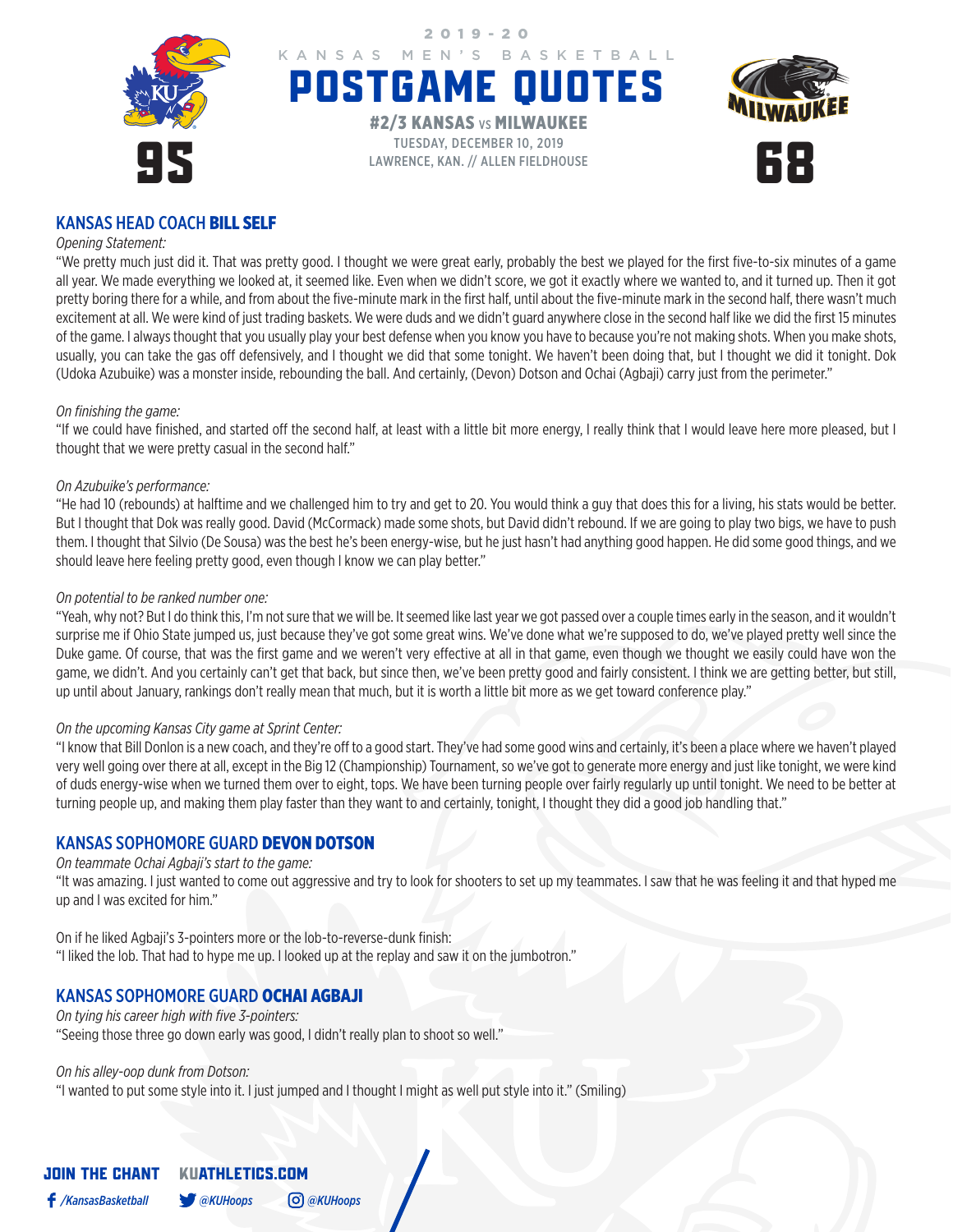2019-20

# POSTGAME QUOTES KANSAS MEN'S BASKETBALL

## AGBAJI (CONT.)

*On Udoka Azubuike's performance on the boards:*

"It was great. From the shots that they missed early on, he was cleaning everything up getting a lot of tip-backs, especially on the offensive end. Honestly, it was the best I have seen him rebound."

## SENIOR CENTER UDOKA AZUBUIKE

*On what allowed him to be so effective rebounding tonight:*

"The coaches challenged me to go out and get more rebounds before the game. I also challenged myself. I told myself I was going to go out there tonight and spend more effort trying to get rebounds."

## MILWAUKEE HEAD COACH PAT BALDWIN

## *Opening Statement:*

"First of all, it's great coming in here and having the opportunity to play against a really good team. I think they're moving into the No. 1 spot after Louisville lost, but it was great competing against them tonight. Tremendous effort by them, I think they took us by storm in the first five to ten minutes of the game where we just couldn't recover. I think that was the push, that when you're playing against a team such as Kansas, you have to do a great job of weathering that early storm. I tried to call a timeout when it was 8-0 just to calm our guys down and it just wasn't enough, it was their night, they were making threes. When you have a team like this with an inside presence, that you have to account for and when they're making perimeter shots, it makes it really difficult to cover everything. But give our guys credit, we didn't lay down and we continued to fight in the second-half. Our shots started falling for us, but it was just too much to overcome. The first five to ten minutes of this game was the most difficult aspect when you're trying to beat a really good team. Some things have to happen for you in a game like this. You have to make shots yourself, you have to put pressure on them, and we just didn't do that especially in those first minutes. We'll take a lot out of this, we have a lot to learn and get better at, but there were lots of positives that we'll take and continue to work on with our guys."

## *On his impressions of Udoka Azubuike:*

"Well, it's really difficult because when you're trying to game plan, you're trying to game plan for someone not just one on one, but off the ball as well. (Ochai) Agbaji, when he's shooting the way he is, when you have a really good point guard that's going 3-for-6 from three and as quick as he is, you have to account for so many things. So if Azubuike is left one-on-one or attacking the offensive glass, he's really tough. He's probably one of the best big men in the country and his numbers are representative of that. But he's really good, the other guys around him make him look even better, especially if they're making shots. This is going to be a tough out in the NCAA tournament if they're clicking on all cylinders."

## *On his guards' performances:*

"Yeah, when they have a 7-footer inside and McCormack is also inside, it's tough, when you're trying to throw the ball inside and having your bigs score. We tried to pull them out of the paint and drive them a little more. The transition helps when you're getting those paint touches but our guards were much better in the second half in getting to the basket. The other thing is if you don't have a post presence, we always talk to our guys about it, is having footprints in the paint from driving. That's another post situation where you can now kick the ball out and get some open shots that way because you're forcing help. But our guards are really good. I think we have two really good guards. From the standpoint of [Darius] Roy and Te'Jon [Lucas], I like our chances when we're going up against somebody other than No. 1 in the country. I love my guys. They really compete and this is a test for us, because if we want to do anything in our league, we have to be in environments like this and compete. I want to see how our toughness is and how we compete against the best. I know my guys aren't afraid to do that. Obviously Kansas was very special tonight."

## *On coaching so close to where he attended high school (Leavenworth HS):*

"I did have a lot of friends and relatives here which was really nice. When the game starts and when I'm preparing for this game, you may think it's crazy, but I have an out-of-body experience where I don't think about anything external. I couldn't even tell you who was here with the list that I had. It is great coming back home and I wish we had a better performance to show for it. But when you have support like that in a great state like Kansas, for me it is nostalgic being back home and to have my dad and my brothers and sisters to watch their baby brother and baby son."

## MILWAUKEE RS-JUNIOR GUARD TE'JON LUCAS

## On how much the Jayhawks' start to the game got their team in a tough spot:

"That is definitely what we were just talking about. We spotted them 15. They came out to a great start, we came out terrible. (It was) 15 to zip, or whatever it was. We can't do that, we have to get better. We can't start games like that especially on the road, getting the crowd into it. We have to learn how to come out better and take it to them right away instead of spotting guys."